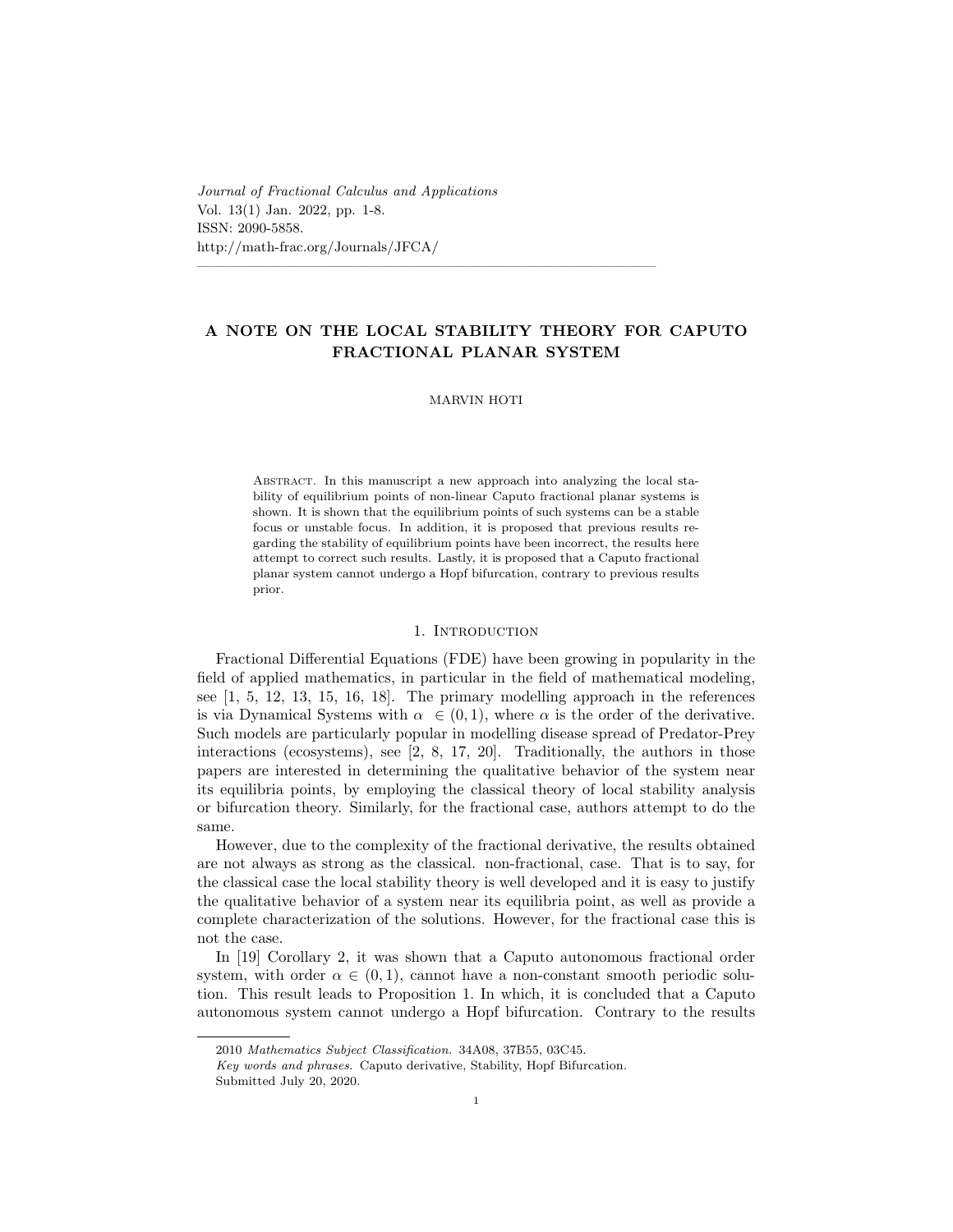mentioned in, for example, [18]. Additionally, it is shown that, under suitable conditions, that an equilibrium point of a Captuo fractional system can be a stable focus or unstable focus. The condition is given in terms of  $\alpha$ , indicating that the fractional order influences the qualitative behaviour.

Additionally, in Theorem 2 and its proof we show that the results obtained by the authors in [6] Theorem 4  $(a)$ , and  $(f)$  are incorrect, see remark 2

# **In summary:**

- (1) It is shown that the local stability of hyperbolic equilibrium points of a Caputo fractional planar system can be analyzed by studying the asymptotic behavior of the Mittag-Leffler function defined in Definition 3.
- (2) It shown that, depending on  $\alpha \in (0,1)$ , that the hyperbolic equilibrium point can be an unstable focus, stable focus or locally asymptotically stable, provided that the eigenvalues are complex with a positive real part. The results for unstable focus and stable focus are new.
- (3) It is concluded that a Caputo autonomous fractional order system of order  $\alpha \in (0,1)$  cannot undergo a Hopf bifurcation.

# 2. Preliminaries

**Definition 1** Let  $0 < \alpha < 1$ . The operator  $J_a^{\alpha}$ , defined on  $L^1[a, b]$  by

$$
J_a^{\alpha} f(t) = \frac{1}{\Gamma(\alpha)} \int_a^t (t - x)^{\alpha - 1} f(x) dx \tag{1}
$$

for  $a \leq t \leq b$ , is called the Riemann-Liouville fractional integral operator of order *α*. Here, and in what follows  $Γ(·)$  is the Gamma function.

**Definition 2** Let  $0 < \alpha < 1$ . Then, we define the Caputo fractional differential operator  $cD_a^{\alpha}$  as

$$
cD_a^{\alpha}f(t) := J_a^{1-\alpha}f'(t)
$$
\n<sup>(2)</sup>

whenever  $f, f' \in L[a, b]$ .

**Defintion 3** Let  $\alpha > 0$ ,  $\beta > 0$ . The function  $E_{\alpha}$ , defined by

$$
E_{\alpha,\beta}(z) = \sum_{j=0}^{\infty} \frac{z^j}{\Gamma(\alpha j + \beta)},
$$
\n(3)

whenever the series converges is called the two parameter Mittag-Leffler function with parameters  $\alpha$  and  $\beta$ .

**Lemma 1** If  $0 < \alpha < 1$ ,  $\beta \in \mathbb{C}$  and  $\mu \in \mathbb{R}$  such that

$$
\alpha\frac{\pi}{2}<\mu<\alpha\pi,
$$

then for a arbitrary integer  $p \geq 1$  the following expansion holds:

$$
E_{\alpha}(z) = \frac{1}{\alpha} z^{(1-\beta)/\alpha} e^{z^{1/\alpha}} - \sum_{k=1}^{p} \frac{z^{-k}}{\Gamma(\beta - \alpha k)} + O(|z|^{-1-p}) \quad |z| \to \infty, \, |arg(z)| \le \mu
$$
\n
$$
\tag{4}
$$

or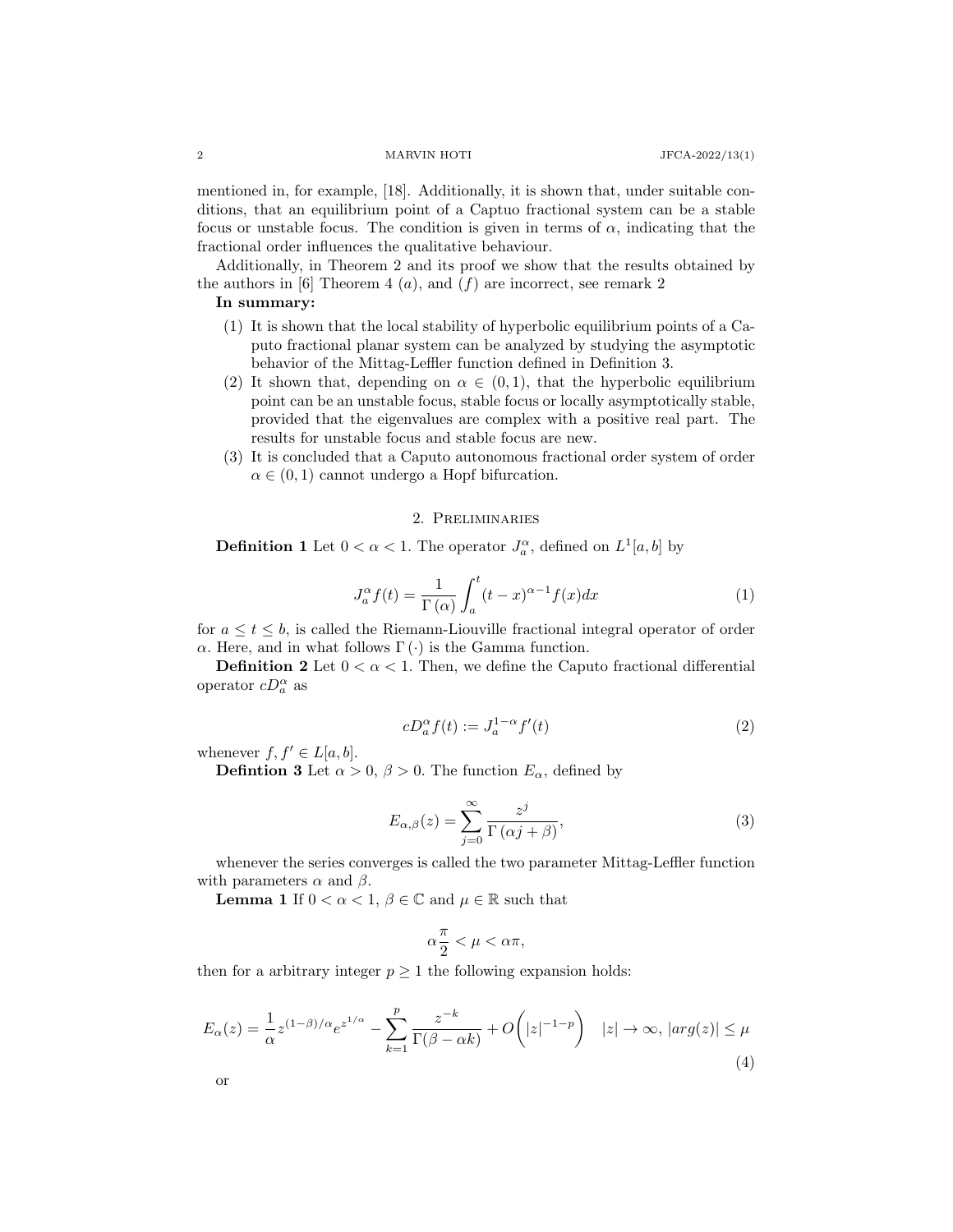$$
E_{\alpha}(z) = -\sum_{k=1}^{p} \frac{z^{-k}}{\Gamma(\beta - \alpha k)} + O\left(|z|^{-1-p}\right) \quad |z| \to \infty. \ \mu \le |arg(z)| \le \pi \tag{5}
$$

**Remark 1** Note, that the terms

$$
\sum_{k=1}^{p} \frac{z^{-k}}{\Gamma(\beta - \alpha k)} + O\bigg(|z|^{-1-p}\bigg)
$$

become arbitrary small as  $|z| \to \infty$ . Fix  $\beta = 1$ , then

$$
E_{\alpha}(z) = \frac{1}{\alpha} e^{z^{1/\alpha}} \quad |z| \to \infty, \, |arg(z)| \le \mu
$$

# 3. Local Stability Theory of Planar Fractional System

In this section we provide the stability theory that we will use in the paper for Planar Fractional Systems. Specifically, we build on the the classical theory and extend the results to the fractional case. We only consider the case when  $\alpha \in (0,1)$ *.* 

$$
\begin{cases} cD_0^{\alpha}x(t) = f(x, y), \\ cD_0^{\alpha}y(t) = g(x, y), \end{cases}
$$
 (6)

subject to the initial condition:

$$
(x(0), y(0)) = (x_0, y_0),
$$

where  $x, (t)$ , and  $y(t)$  are assumed to be in  $AC(0, T]$  for every  $T > 0$ , and  $f, g \in$  $C^1(\mathbb{R}^2)$ .

Since,  $f, g \in C^1(\mathbb{R}^2)$ , it is well known that for any  $(x_0, y_0) \in \mathbb{R}^2$  the initial value problem (6) has a unique solution, see[14].

We denote by  $A(x, y)$  the Jacobian matrix of  $f$  and  $g$  at  $(x, y)$ , that is,

$$
A(x,y) = \begin{pmatrix} \frac{\partial f}{\partial x} & \frac{\partial f}{\partial y} \\ \frac{\partial g}{\partial x} & \frac{\partial g}{\partial y} \end{pmatrix},\tag{7}
$$

and by  $|A(x, y)|$  and  $tr(A(x, y))$  the determinant and trace of  $A(x, y)$ , respectively.

Below we provide the definitions for a cycle or periodic orbit, and Hopf bifurcation.

**Definition 3** A point  $(x^*, y^*) \in \mathbb{R}^2$  is called an equilibrium point of (6) if  $f(x^*, y^*) =$ 0 and  $g(x^*, y^*) = 0$ .

Below we define the linearized system of (6) about the equilibrium point  $(x^*, y^*)$ . **Defintion 4** Let *A* be the matrix defined in (7) is evaluated at the equilibrium point  $(x^*, y^*)$ . Then,

$$
cD_0^{\alpha}X = AX,\t\t(8)
$$

where  $X = (x, y)^T$ , is the linearization of system (6) at the equilibrium point  $(x^*, y^*).$ 

**Definition 5** A cycle or periodic orbit of  $(6)$  is any closed trajectory curve of (6) which is not an equilibrium point of (6). A limit cycle  $\Phi$  of a planar system is a cycle of (6) which belongs to the  $\alpha$  or  $\omega$  limit set of some trajectory of (6) other than  $\Phi$ . If a cycle  $\Phi$  is the  $\omega$  limit set of every trajectory in some neighborhood of Φ*,* then Φ is a stable limit cycle.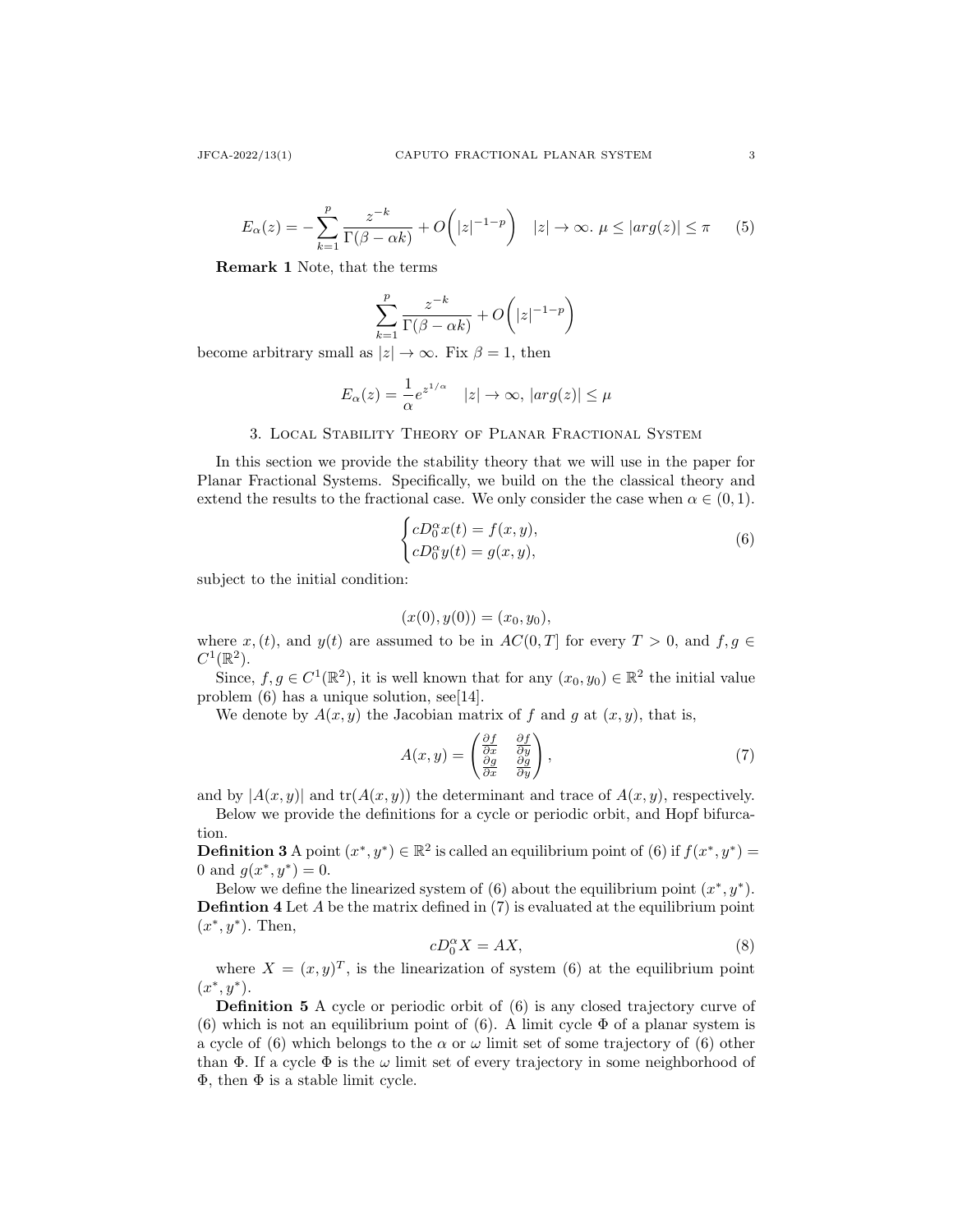**Definition 6** Hopf bifurcation is a local bifurcation in which a steady state of a dynamical system changes its stability, so that the appearance or disappearance of a periodic orbit occurs.

The following Lemma can be found in [19] as Corollary 2*.*

**Lemma 2** The Caputo fractional order system defined in (6), where  $\alpha \in (0,1)$ , cannot have any non-constant smooth periodic solutions.

As a direct consequence of Lemma 2 above, we obtain the following result.

**Proposition 1** (1) The Caputo fractional order system defined in (6), where  $\alpha \in$ (0*,* 1)*,* cannot have a limit cycle.

(2) The Caputo fractional order system defined in (6), where  $\alpha \in (0,1)$ , cannot undergo a Hopf bifurcation.

The following Lemma is a special case  $(n = 2)$  of Lemma 3.2 in [18].

**Lemma 3** Let  $(x^*, y^*)$  be an equilibrium point of (6) and *A* be defined as in (7). Let  $\lambda_1$  and  $\lambda_2$  be the eigenvalues of A. Then, the following assertions hold.

(1) The equilibrium point  $(x^*, y^*)$  is locally asymptotically stable if and only if  $|arg(\lambda_{1,2})| > \frac{\alpha \pi}{2}.$ 

(2) The equilibrium point  $(x^*, y^*)$  is stable if and only if  $|arg(\lambda_{1,2})| \geq \frac{\alpha \pi}{2}$  and the eigenvalues with  $|arg(\lambda_{1,2})| = \frac{\alpha \pi}{2}$  have the same geometric multiplicity and algebraic multiplicity.

(3) The equilibrium point  $(x^*, y^*)$  is unstable if and only if  $|arg(\lambda_{1,2})| < \frac{\alpha \pi}{2}$ .

**Lemma 4** If the origin (0*,* 0) is a hyperbolic equilibrium point of (6), then vector field  $(f(x, y), g(x, y))$  is topologically equivalent with its linearization vector field given by the linear system  $cD_0^{\alpha}X = AX$  in the neighborhood of the origin  $(0,0)$ .

The following Theorem follows from Lemma 3, where the conditions are expressed in terms of  $tr(A(x^*, y^*))$ , and  $|A(x^*, y^*)|$ .

**Theorem 1** If  $(x^*, y^*)$  is a equilibrium point of (6), then the following assertions hold.

- (i) If  $|A(x^*, y^*)| < 0$ , then  $(x^*, y^*)$  is unstable. (6).
- (ii) If  $|A(x^*, y^*)| > 0$ ,  $tr(A(x^*, y^*)) > 0$  and  $(tr(A(x^*, y^*))^2 4|A(x^*, y^*)| \ge 0$ , then  $(x^*, y^*)$  is unstable.
- (iii) If  $|A(x^*, y^*)| > 0$ ,  $tr(A(x^*, y^*)) < 0$ , then  $(x^*, y^*)$  is Locally Asymptotically stable.

The Theorem below is new.

**Theorem 2** Let  $(x^*, y^*)$  be an equilibrium point of (6). Let  $\lambda_1$  and  $\lambda_2$  be eigenvalues of the matrix *A* defined in (7) and suppose that  $\lambda_1 = a + ib$  and  $\lambda_2 = a - ib$ , with  $b \neq 0$ .

- (i) If  $|A(x^*, y^*)| > 0$ ,  $tr(A(x^*, y^*)) > 0$  and  $(tr(A(x^*, y^*)))^2 4|A(x^*, y^*)| < 0$ , then  $(x^*, y^*)$  is an unstable focus of (6) for  $\alpha \in (\alpha^*, 1)$ ; stable focus of (6) for  $\alpha \in (0, \alpha^*)$ .
- (ii) If  $|A(x^*, y^*)| > 0$ ,  $tr(A(x^*, y^*)) < 0$  and  $(tr(A(x^*, y^*))^2 4|A(x^*, y^*)| < 0$ , then  $(x^*, y^*)$  is a stable focus of (6) for  $\alpha \in (\frac{1}{2}, 1)$ ; locally asymptotically stable for  $\alpha \in (0, \frac{1}{2}]$ .

*Proof.* By Lemma 4 we can study (8) to determine the qualitative behavior of the equilibrium point  $(x^*, y^*)$ . If  $(x^*, y^*) \neq (0,0)$ , then we can use the following substitution

$$
x_1 = x - x^*, \quad y_1 = y - y^*,
$$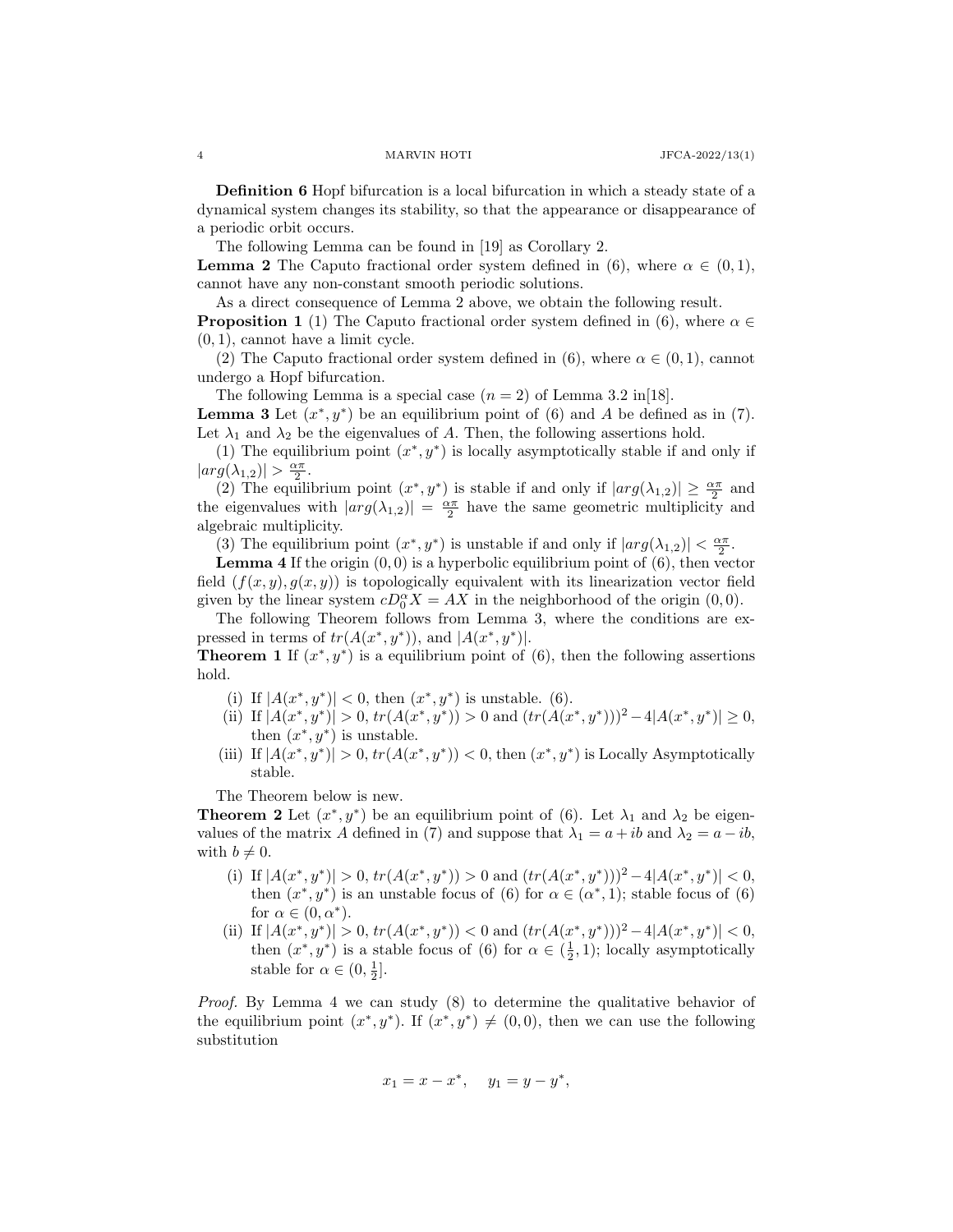to translate the equilibrium point  $(x^*, y^*)$  to the origin.

Define  $|\arg(\lambda_{1,2})|$  to be the argument of the eigenvalues  $\lambda_1$ , and  $\lambda_2$ , which are equal since the eigenvalues are complex conjugates. Additionally, since  $b \neq 0$ , then there exists a  $\mu \in (\frac{\alpha \pi}{2}, \alpha \pi)$  such that  $|\arg(\lambda_{1,2})| \leq \mu$ . Moreover,  $\lambda_1 \neq \lambda_2$ , thus the general solution,  $X$ , to  $(8)$  can be expressed as follows

$$
X(t) = c_1 u_1 E_\alpha(\lambda_1 t^\alpha) + c_2 u_2 E_\alpha(\lambda_2 t^\alpha), \tag{9}
$$

where  $X(t) = (x(t), y(t)), c_1$  and  $c_2$  are constants and  $u_1$  and  $u_2$  are eigenvectors corresponding to the eigenvalues  $\lambda_1$  and  $\lambda_2$ , respectively. Since, we are interested in the qualitative behaviour solutions about the equilibrium points, instead of transient dynamics, we can consider the behaviour of the solution

$$
X(t) = c_1 u_1 E_\alpha(\lambda_1 t^\alpha) + c_2 u_2 E_\alpha(\lambda_2 t^\alpha), \text{ as } t \to \infty.
$$

Since there exists a  $\mu \in (\frac{\alpha \pi}{2}, \alpha \pi)$  such that  $|arg(\lambda_{1,2})| \leq \mu$ , by Lemma 1 we have,

$$
E_{\alpha}(\lambda_1 t^{\alpha}) = (1/\alpha)e^{(\lambda_1 t^{\alpha})^{1/\alpha}} \quad \text{as } t \to \infty \text{ and } |\arg(\lambda_{1,2})| \le \mu. \tag{10}
$$
  
Define  $\alpha_1 := \frac{1}{\alpha}$ , then  $\alpha_1 \in \mathbb{Z}_+$ .

$$
(1/\alpha)e^{(\lambda_1t^{\alpha})^{1/\alpha}} = \alpha_1e^{(a+ib)^{\alpha_1}t}
$$

$$
= \alpha_1 e^{\left(\sum_{j=0}^{\alpha_1} {n \choose j} a^{\alpha_1} (ib)^{\alpha_1 - j}\right)t}
$$
  
\n
$$
= \alpha_1 e^{\left((\alpha_1)^{a^{\alpha_1} + (\alpha_1)^{a^{\alpha_1 - 1}} (ib) + \dots + (ib)^{\alpha_1}\right)t}
$$
  
\n
$$
= \alpha_1 e^{\left((\alpha_1)^{a^{\alpha_1} + (\alpha_1)^{a^{\alpha_1 - 1}} (ib) + \dots + (ib)^{\alpha_1}\right)t}
$$
  
\n
$$
= \alpha_1 e^{(\omega + i\beta)t} = \alpha_1 e^{\omega t} \left(\cos(\beta t) + i\sin(\beta t)\right), \tag{11}
$$

where

$$
\binom{\alpha_1}{0} a^{\alpha_1} + \binom{\alpha_1}{1} a^{\alpha - 1}(ib) + \dots + (ib)^{\alpha_1} = \omega + i\beta \text{ for some } \omega, \beta \in \mathbb{R}.
$$

Note that, the qualitative behaviour of (10) is the same the qualitative behaviour of (11), which depend only on the eigenvalues and  $\alpha$ . See Lemma 3. Similarly,

$$
(1/\alpha)e^{(\lambda_2 t^{\alpha})^{1/\alpha}} = \alpha_1 e^{\omega t} \bigg(\cos(\beta t) - i\sin(\beta t)\bigg)
$$

Thus, (9) can be expressed as

$$
X(t) = c_1 u_1 \left[ \alpha_1 e^{\omega t} (\cos(\beta t) + i \sin(\beta t)) \right]
$$
  
+ 
$$
c_2 u_2 \left[ \alpha_1 e^{\omega t} (\cos(\beta t) - i \sin(\beta t)) \right]
$$
 (12)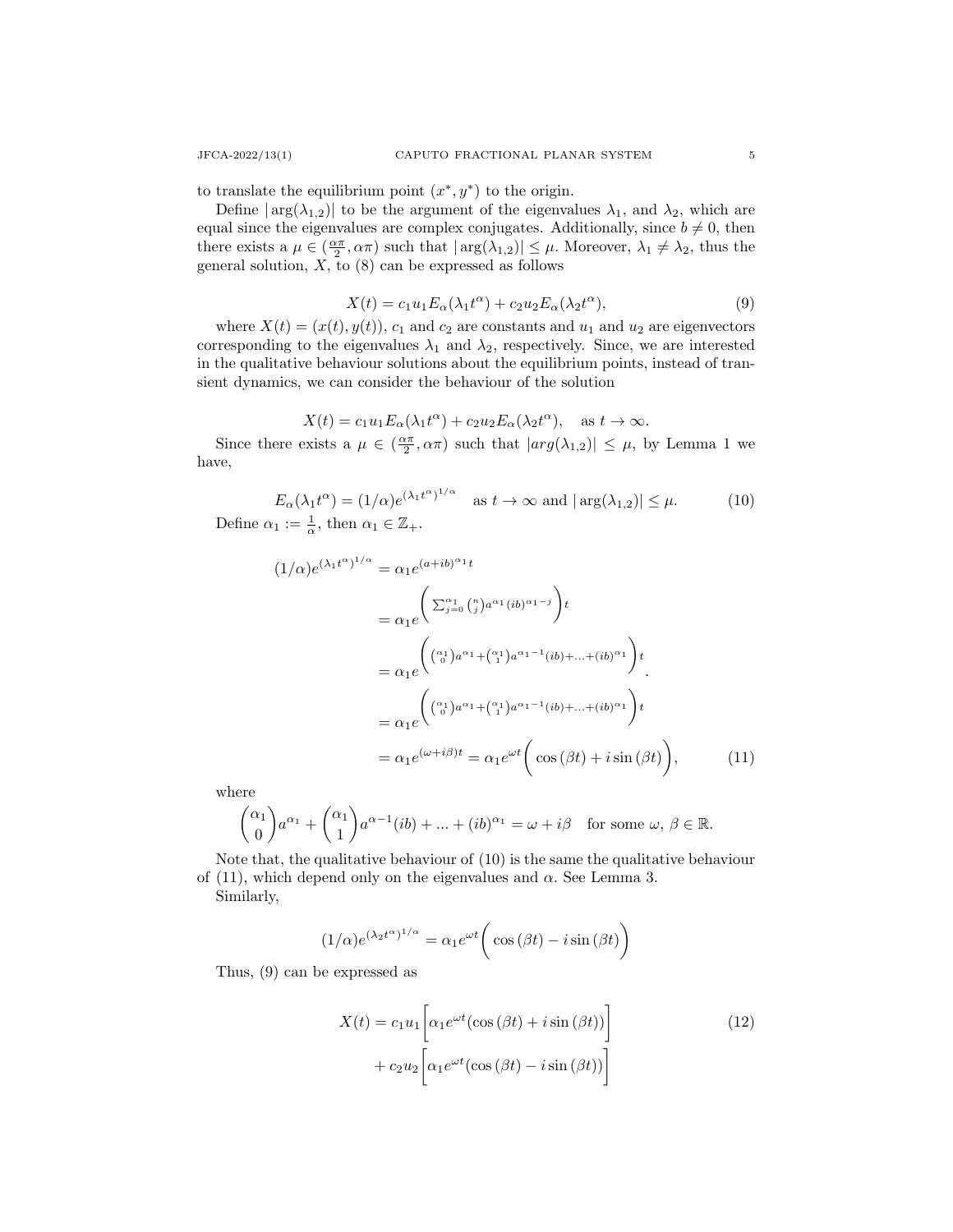as  $t \to \infty$  and  $|arg(\lambda_{1,2})| \leq \mu$ .

Thus, from (12) we can see that the solutions, can be expressed strictly as real valued solutions, similarly as the classical case. In addition, the solutions behave in an oscillatory manner, similarly as the classical case, qualitatively.

Next, recall that the eigenvalues for a planar system can can be represented as

$$
\lambda_1 = \frac{tr(A(x, y)) + \sqrt{tr(A(x, y))^{2} - 4 \det(A(x, y))}}{2},
$$
  

$$
\lambda_2 = \frac{tr(A(x, y)) - \sqrt{tr(A(x, y))^{2} - 4 \det(A(x, y))}}{2}.
$$

(1) If  $tr(A(x, y)) > 0$ , and  $tr(A(x, y))^{2} - 4 \det(A(x, y)) < 0$ , then the eigenvalues are complex conjugates. Note that the eigenvalues are independent of  $\alpha$ , so  $|\arg(\lambda_{1,2})|$  is fixed. Specifically, the term  $\alpha^* = \frac{2}{\pi} |\arg(\lambda_{1,2})|$  is fixed.

(*i*) Suppose that  $\alpha \in (\alpha^*, 1)$ , then  $|\arg(\lambda_{1,2})| < \frac{\alpha \pi}{2} \leq \mu < \alpha \pi$ . From (12) the solution has a oscillatory behaviour. This together with Lemma 3 allows us to conclude that  $(x^*, y^*)$  is an unstable focus.

(*ii*) Suppose that  $\alpha \in (0, \alpha^*)$ , then there exists a  $\mu \in (\frac{\alpha \pi}{2}, \alpha \pi)$  such that  $\frac{\alpha \pi}{2}$  $|\arg(\lambda_{1,2})| \leq \mu < \alpha \pi$ . From (12) the solution has a oscillatory behavior. This together with Lemma 3 allows us to conclude that  $(x^*, y^*)$  is a stable focus.

(2) If  $tr(A(x, y)) < 0$ , and  $tr(A(x, y))^{2} - 4 \det(A(x, y)) < 0$ , then the eigenvalues are complex conjugates, and  $|\arg(\lambda_{1,2})| > \frac{\pi}{2}$ . Let  $\alpha \in (\frac{1}{2}, 1)$  and  $\mu \in (\frac{\alpha \pi}{2}, \alpha \pi)$ . Then, there exists a  $\mu \in (\frac{\alpha \pi}{2}, \alpha \pi)$  such that  $\frac{\tilde{\alpha} \pi}{2} < \frac{\pi}{2} < |\arg(\lambda_{1,2})| < \mu < \alpha \pi$ . From (12) the solution has a oscillatory behaviour. This together with Lemma 3 allows us to conclude that  $(x^*, y^*)$  is a stable focus.

$$
\Box
$$

**Remark 2** In Theorem 2 we provide a new method for determining the qualitative behavior of solutions near equilibrium point  $(x^*, y^*)$ . In particular, we use the asymptotic expansion properties of the Mittag-Leffler functions to achieve the results. Furthermore, it is noted that under the condition  $\alpha = \alpha^*$ , we cannot conclude that the equilirium point  $(x^*, y^*)$  undergoes a Hopf bifurcation, under suitable conditions, see proposition 1.

In fact, the condition  $\alpha = \alpha^*$ , has been misrepresented in the literature, see [18, 11, 6]. The authors in [18, 11] claimed that equilibrium point  $(x^*, y^*)$  of (6) is a Hopf bifurcation if  $\alpha = \alpha^*$ . However, this is not correct, if the claim is to be true, then it is to follow that (6) undergoes a limit cycle, which from Proposition 1 (1) cannot be the case. Thus, it is not possible to treat  $\alpha$  as bifurcation parameter in this case. Nor, is it correct to claim that this leads to (6) undergoing a Hopf bifurcation. It only follows that the equilibrium point  $(x^*, y^*)$  is stable under this case. The authors in [6] claimed that the equilibrium point  $(x^*, y^*)$  is a stable node, if  $\alpha = \alpha^*$ . This claim is also not correct, in fact this would require an additional constraint on the equilibrium point. namely, that it is locally asymptotically stable, from Lemma 3 this is not the case. Additionally, Theorem  $(4)$   $(f)$  in  $[6]$  is not correct. In fact, the author states that if all the eigenvalues are complex and satisfy  $|\arg(\lambda_{1,2})| > \frac{\alpha \pi}{2}$ , then the equilibrium point  $(x^*, y^*)$  is a stable focus of (6). However, this can only be concluded in its entirety for the linear system (8),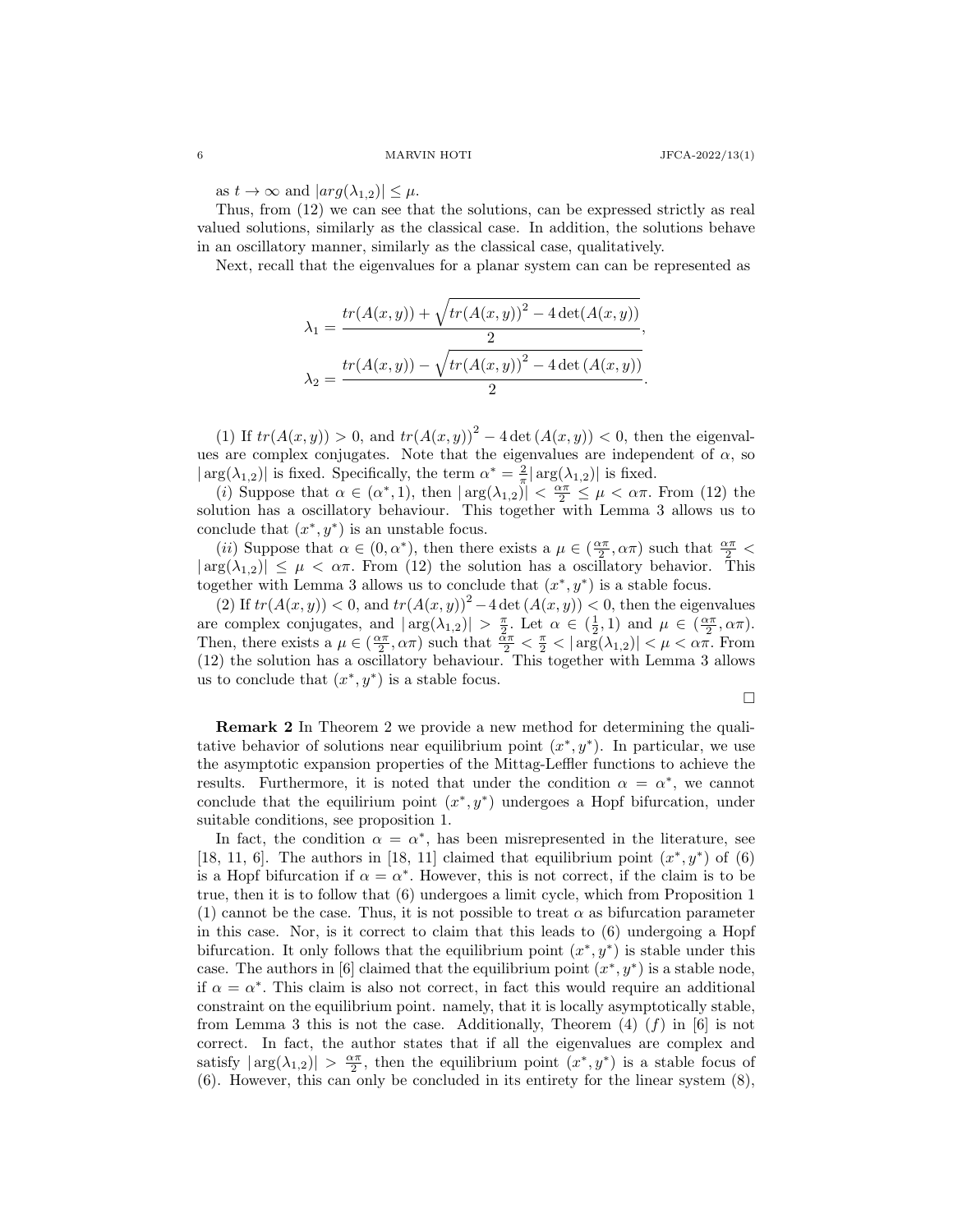provided that the equilibrium point is hyperbolic ((8) has no zero eigenvalues). Indeed, consider the case when the complex eigenvalues have a zero real part, then  $|\arg(\lambda_{1,2})| = \frac{\pi}{2} \geq \frac{\alpha \pi}{2}$ . However, since the eigenvalues zero real parts, then this equilibrium point is a non hyperbolic equilibrium point, and the linearization Lemma 4 does not apply.

Lastly, due to the conditions associated with the asymptotic expansion of the Mittag-Leffler function, we cannot conclude that under (*ii*) the equilibrium point  $(x^*, y^*)$  is a stable focus for  $\alpha \in (0, \frac{1}{2}]$ .

# 4. CONCLUSION

In this manuscript a new method for analyzing the local stability of hyperbolic equilibrium points for a Caputo fractional planar system was presented, see the proof of Theorem 2. It was shown that the equilibrium point could be an unstable focus, stable focus or locally asymptotically stable, under suitable conditions. In addition, it is concluded in Proposition 1 that (6) can not undergo a Hopf bifurcation. The future work in this area would be to determine the stability of non-hyperbolic equilibria points of (6).

#### **REFERENCES**

- [1] A. Boukhouima, Hattaf. K and Yousif. N. Dynamics of a Fractional Order HIV Infection Model with Specific Functional Response and Cure Rate. International Journal of Differential Equations, (2017), 1-8.
- [2] C. Chow, M. Hoti, C.L Li, and K.Q Lan. Local stability analysis on Lotka-Volterra predatorprey mmodels with prey refuge and harvesting. Math. Methods Appl Sci (2018) 1-22.
- [3] K. Diethelm. The Analysis of fractional differential equations. Berlin: Springer, (2010).
- [4] R. Garrappa. Numerical Solutions of Fractional Differential Equations: A Survey and a Software Tutorial, *Mathematics* (2018).
- [5] El-Saka. H.A.A. The fractional order SIS-epidemic model with a variable population size. Journal of Egyptian Mathematical Society. 2014 (22), 50-54.
- [6] F. Keshtkar, G. Erjaeem, and M. Boutefnouchet. On Stability of Equilibrium points in Nonlinear Fractional Differential Equations and Fractional Hamiltonian Systems *Complexity* (2014).
- [7] M. Kirane, B. T. Torebek. A Lyapunov type inequality for a fractional boundary value problem with Caputo-Fabrizio Derivative. Journal of Mathematical Inequalities. (2018), 1005- 1012.
- [8] B.W Kooi, D. Bontje, G.A.K. Van Voorn, S.A.L.M. Kooijman. Sublethal toxic effects in a simple aquatic food chain. Ecological Modelling 212 (2008), 304-318.
- [9] K. Q. Lan and W. Lin, Positive solutions of systems of Caputo fractional differential equations, *Communications in Applied Analysis* 17(2013) (1), 61-86.
- [10] C. Li and Y. Ma. Fractional Dynamical Systems and Its Linearization Theorem, *Nonlinear Dynamics* (2013).
- [11] X. Li. and R.C Wu. Hopf bifurcation analysis of a new commensurate fractional-order hyperchaotic system. *Nonlinear Dyn* **78**, 279288 (2014).
- [12] D. Matignon. Stability results for fractinal differential equations with applications to control processing. Computational Engineering in Systems and Application Multiconference, IMACS, IEEE-SMC, Lille, France, Vol 2, 1996, pp. 963-968.
- [13] Z. M Odibat. Analytical study on linear systems of fractional differential equations. Computers and Mathematics with Applications 59(2010) 1171-1183.
- [14] I. Podlubny. Fractional Differential Equations. Mathematics in Science and Engineering,(1999) vol 198.
- [15] D. Qian, C. Li, R.P Agarwal, P.J.Y Wong. Stability analysis of fractional differential system with Riemann-Liouville derivative. Mathematical and Computer Modelling (2010)862-874.
- [16] D. Rostamy and E. Mottaghi. Stability analysis of a fractional order epidemics model with multiple equilibriums. Advances in Difference Equations. 2016:170.